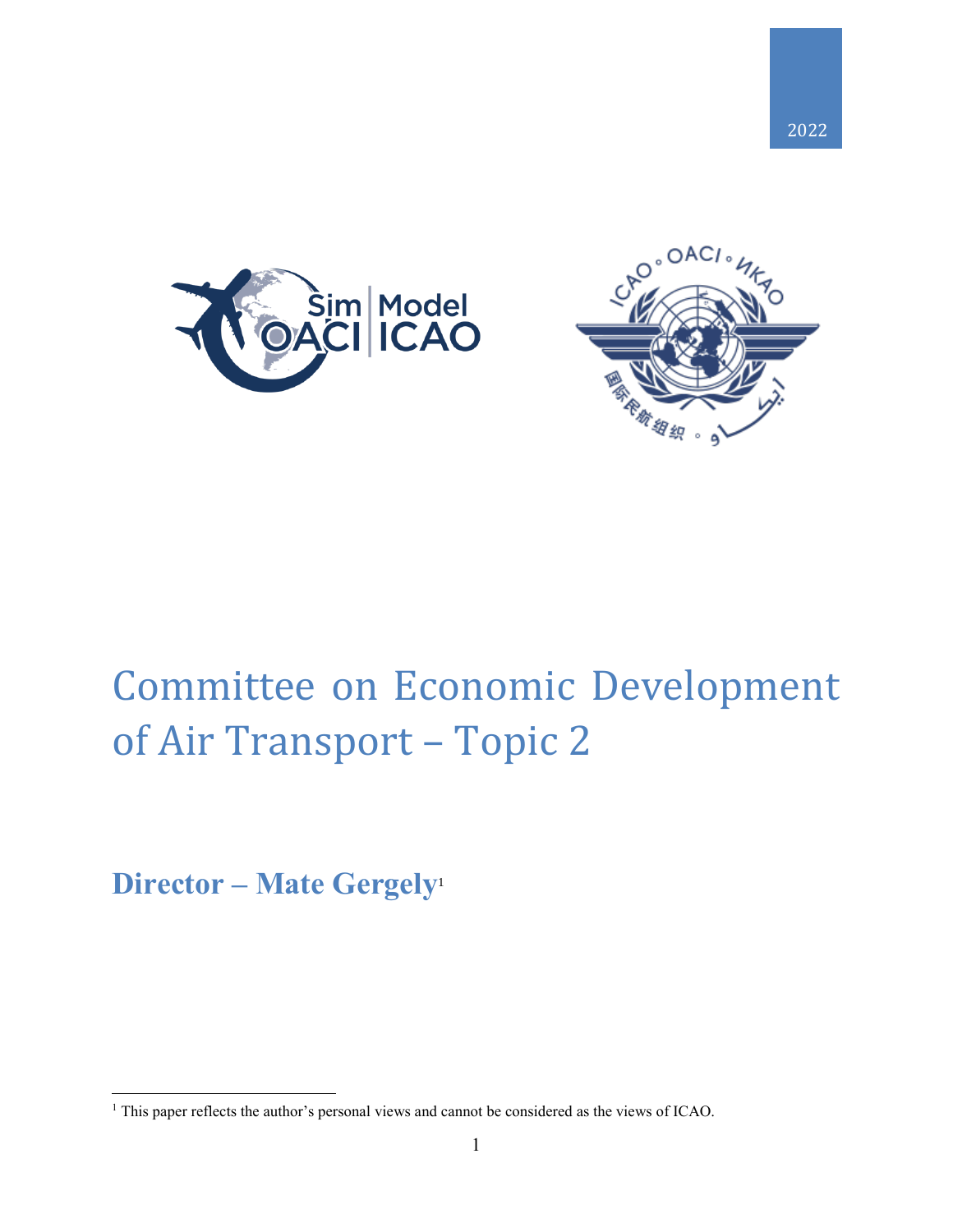# THE QUESTION OF AIR PASSENGER PROTECTION

### 1. Introduction

For decades now, air passenger protection has been an evolving issue in international air transport. The regulatory framework are based on two distinctive parts: the Montreal Convention of 1999 (MC99) which governs the liability of air carriers for damages from accidents, loss of baggage and delays, and the ever expanding set of national (including regional) rules laid down by States (and regional organizations) to address issues falling outside MC99, especially flight cancellation, delay and denied boarding.

This briefing paper provides a background on national regulatory responses and ICAO work on consumer protection.

### 2. National regulatory responses on air passenger protection

Air travel has become commonly accepted as a commodity and no longer considered a luxury. Nevertheless, and despite a general reduction in airfares, passenger expectations remain high with respect to facilitation, comfort and timeliness of flights and, according to studies, the overall air travel experience today is often perceived as not meeting expectations.

Regulatory activity has expanded rights for issues linked to events such as flight cancellations, delays and denied boarding. In 2004, following previous legislation from 1991, the European Union adopted Regulation 261/2004 establishing common rules on compensation and assistance to passengers in the event of denied boarding, cancellation or long delay of flights. The US Department of Transportation promulgated a 2011 rule which increased compensation for passengers involuntarily denied boarding and established a maximum time i.e. three hours for domestic flights and four hours for international flights, during which time an aircraft may stay on the tarmac without allowing passengers to disembark. In November 2004, the Latin American Civil Aviation Commission (LACAC) adopted a recommendation urging its Member States to promulgate rules protecting passengers who hold confirmed reservations and have been denied boarding involuntarily. China, Saudi Arabia, Israel and Canada and many other States have also developed consumer protection rules. Besides flight cancellation, delay and denied boarding, the multiplicity of "unbundled" service options has complicated price transparency, which in turn has also triggered substantial regulatory activity. Further emerging areas of air passenger protection, to name a few, are the scope and timeliness of information to be provided to air passengers, access rights of passengers with reduced mobility and assistance to air passengers in case of massive airport or airline disruptions.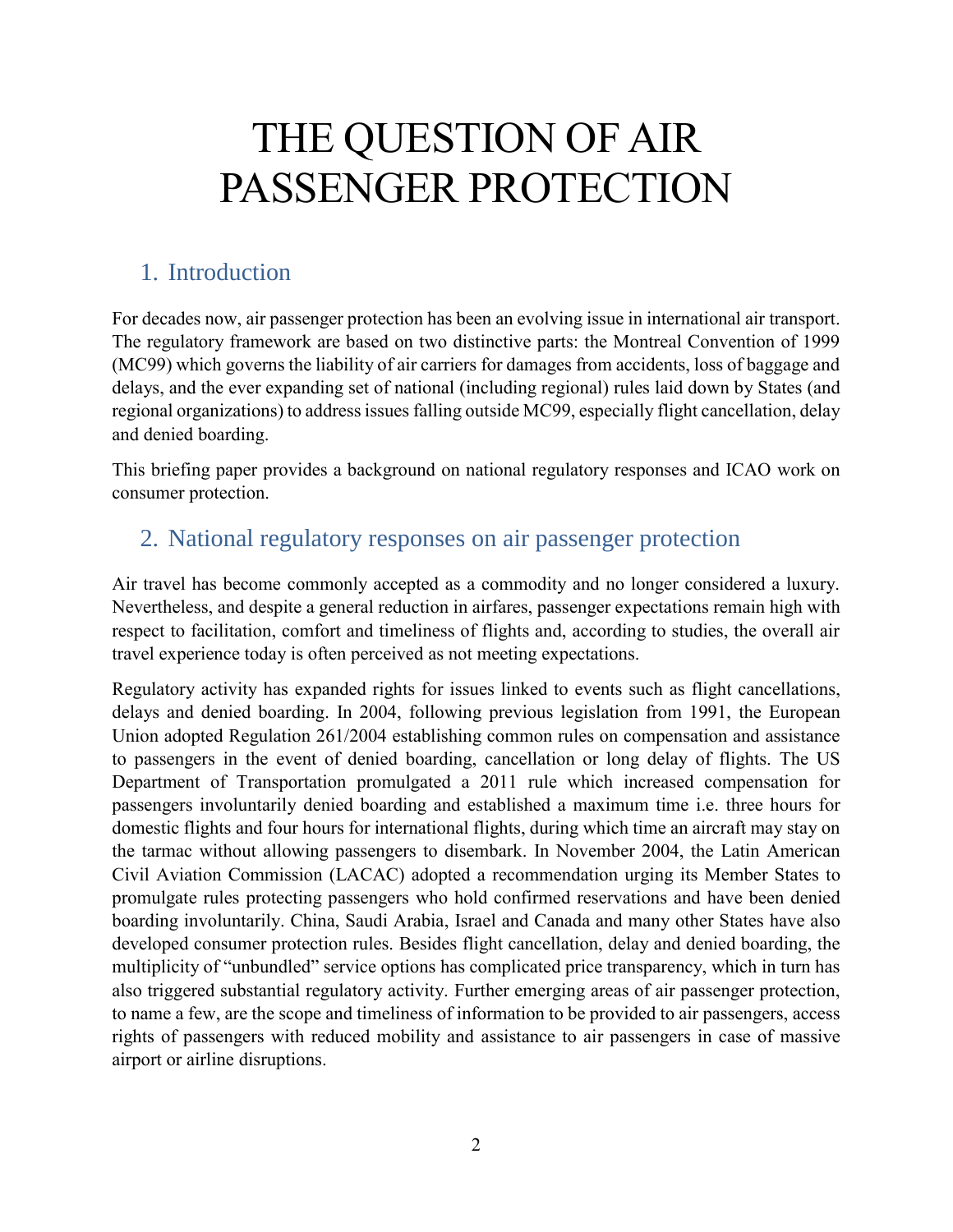At the industry level, many airlines have adopted voluntary commitments (i.e. non-legally binding self-regulation) to clarify or improve their policies or practices with regard to certain customer services (such as fare offers, ticket refunds, flight cancellations, delays, denied boarding, baggage handling, response to complaints and special passenger needs), often in response to public pressure and to avoid regulatory measures.

The strengthening of regulatory responses has led to a vigorous discussion of whether specific new measures are appropriate or overly prescriptive, effective in practice or unduly burdensome. Some have even argued that market forces alone should be relied upon since under-performing services are ultimately driven out of the market. Indeed, States such as Australia and Singapore have taken an approach of relying on market forces and general consumer protection rules and working with consumer representatives to educate passengers on the key aspects of air travel, including what to consider when purchasing airline tickets and recourse options in the event of an airline service lapse.

Without a multilateral regulatory framework other than MC99, a major problem is the fragmentation of regulatory responses taken by different States. In certain cases, the regulations apply based on the location of the airport or on the State of registration of the air carrier; still others apply generally to flights to and from a State territory. Air carriers have a compelling need to know which rules apply to their operations and concern has been voiced with respect to overlapping regulatory requirements. In a business with generally thin profit margins, the cost of complying with multiple or inconsistent consumer protection rules can be detrimental to air carriers. Also to be considered is that within a single regulatory system, there is room for uncertainty due to competing interpretations. For example, EU Regulation 261/2004 has generated abundant case law, particularly with respect to the interpretation of "extraordinary circumstances", including during massive disruptions. There is a growing view that the interests of all concerned stakeholders (passengers, air carriers, airports etc.) would be served by a clear delineation of rights and responsibilities and, where possible, by efforts to achieve greater regulatory convergence, if not fully harmonized rules.

### 3. ICAO work on consumer protection

ICAO is the international organization responsible for the regular revisions of liability limits under MC99. This is important to preserve the value of compensation provided under MC99.

Furthermore, ICAO has developed detailed guidance material on consumer protection including on air passenger rights which is contained in the *Policy and Guidance Material on the Regulation of International Air Transport* (Doc 9587, Part 5) and in the *Manual on the Regulation of International Air Transport* (Doc 9626, Chapter 10). It should be noted that issues relating to passengers with reduced mobility are addressed in the context of the ICAO Facilitation Programme and that a *Manual on Access to Air Transport by Persons with Disabilities* (Doc 9984) was adopted in 2013.

The Fifth Worldwide Air Transport Conference (ATConf/5, 2003) concluded that States should minimize differences in the content and application of regulations, with a view to avoiding legal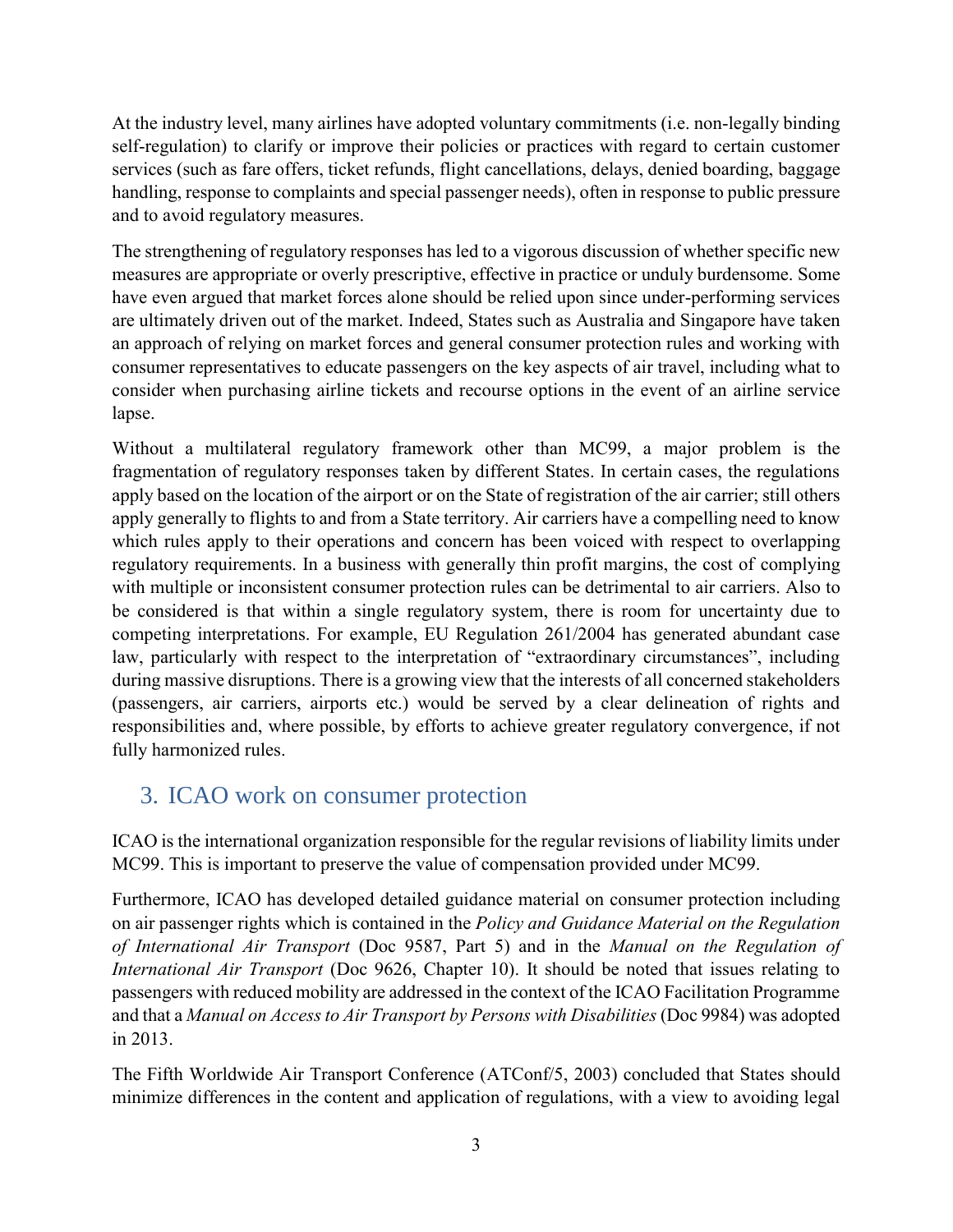uncertainty that could arise from the extra-territorial application of national laws. As recommended by ATConf/5, and in order to assist States, the ICAO Secretariat developed a summary of airline and governmental responses to some of the more prominent consumer protection issues.

In 2010, the ICAO Assembly adopted Resolution A37-20 on ICAO's *Continuing policies in the air transport field*, which included notably a new clause stating that "consumer interests should be given due regard in the development of policy on regulation of international air transport." ICAO also conducted a study on the effectiveness of regulatory interventions in different regions with respect to consumer protection, including respective advantages and disadvantages of regulation and voluntary industry commitments.

On the occasion of the Sixth Worldwide Air Transport Conference (ATConf/6, 2013), ICAO acknowledged the fact that more and more states were adopting regulations in the field of air passengers rights and that a coordinated approach was needed. Pursuant to the recommendation of ATConf/6, ICAO has developed *Core Principles on Consumer Protection* ("Core Principles"). These high-level, non-binding and non-prescriptive principles are designed as guidance for States and concerned industry stakeholders in dealing with consumer protection matters.

The Core Principles are divided in three parts depending whether they should be implemented before, during or after the travel. ICAO encourages all Member States and concerned industry stakeholders to give regard to and apply the Core Principles in policy-making, and in regulatory and operational practices. Recognizing the dynamic nature of the air transport industry, the Core Principles will be a "living document", which would be refined and improved from time to time in the process of their implementation, based on the experiences gained and feedback received. The adoption of the Core Principles was a significant step towards regulatory and operational convergence and compatibility in this area.

To complement its guiding actions, ICAO keeps up to date a database identifying and summarizing the different rules adopted by its Member States in the field of consumer protection and particularly in the field of air passenger rights. This database enables passengers to access information about their rights depending on the country where they fly. It also allows Member States and concerned industry stakeholders to be aware about the different rules implemented in the world in the field of consumer protection.

During its 40th session, the ICAO Assembly confirmed the importance of air passenger protection and adopted Resolution A40-9 to urge Member States and concerned stakeholders to give regard to and apply the Core Principles in policy-making and regulatory and operational practices including in case of massive disruptions impacting aviation, and to keep ICAO informed of the experiences gained or issues encountered in their application. The Resolution also requests the ICAO Council to strongly support the exchange of views and good practices on the application of the Core Principles as this effort could help encourage compatibility among national or regional regimes, taking into account the needs of States for flexibility given their social, political and economic characteristics.

With the combination of further air traffic growth and sustained regulatory attention, it is expected that air passenger protection will remain a dynamic area in the years to come. Strengthened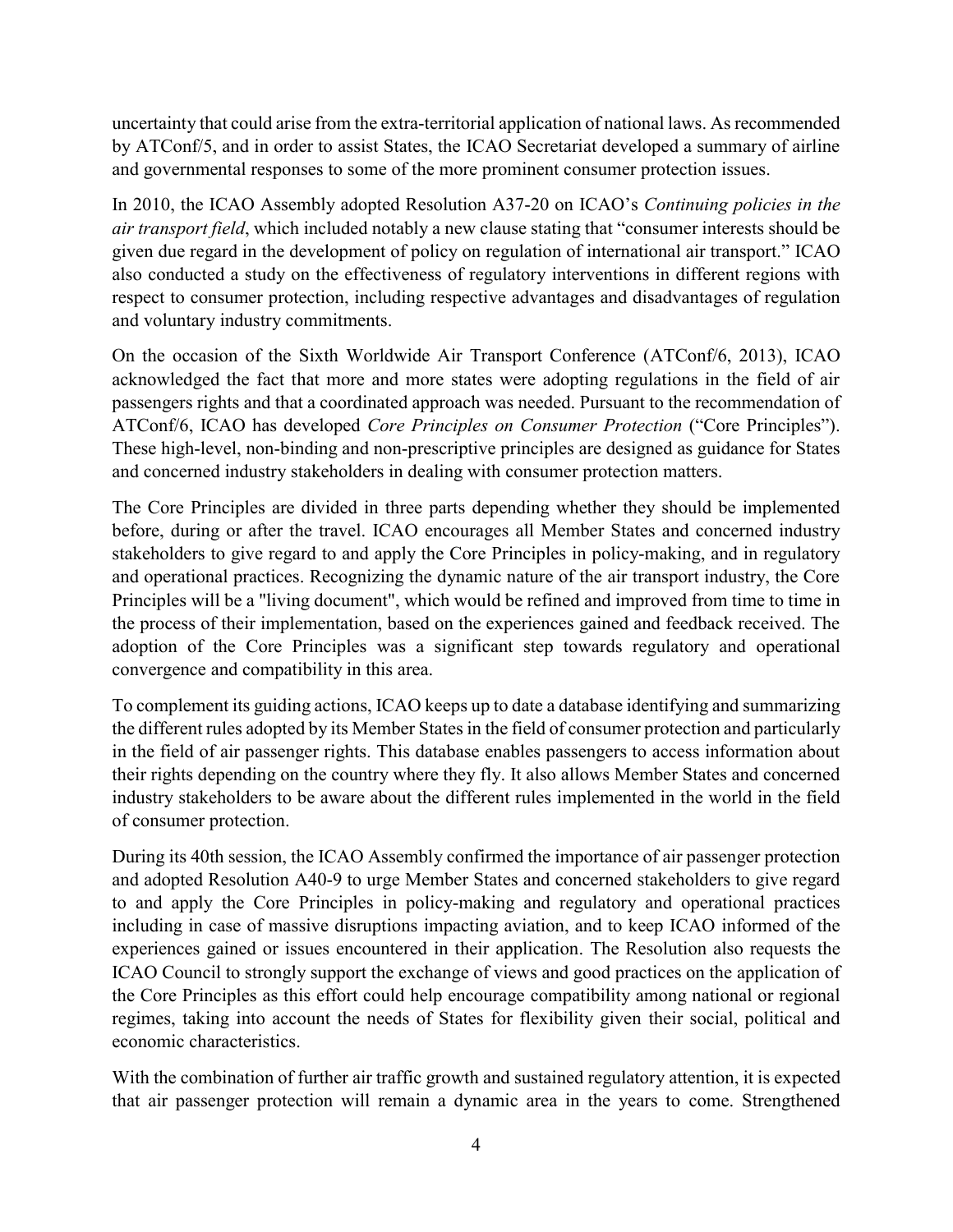cooperation among States can bring significant benefits to all stakeholders through gradually moving towards higher compatibility, convergence or, perhaps, harmonization of the regulatory framework. ICAO may have a key role in that process.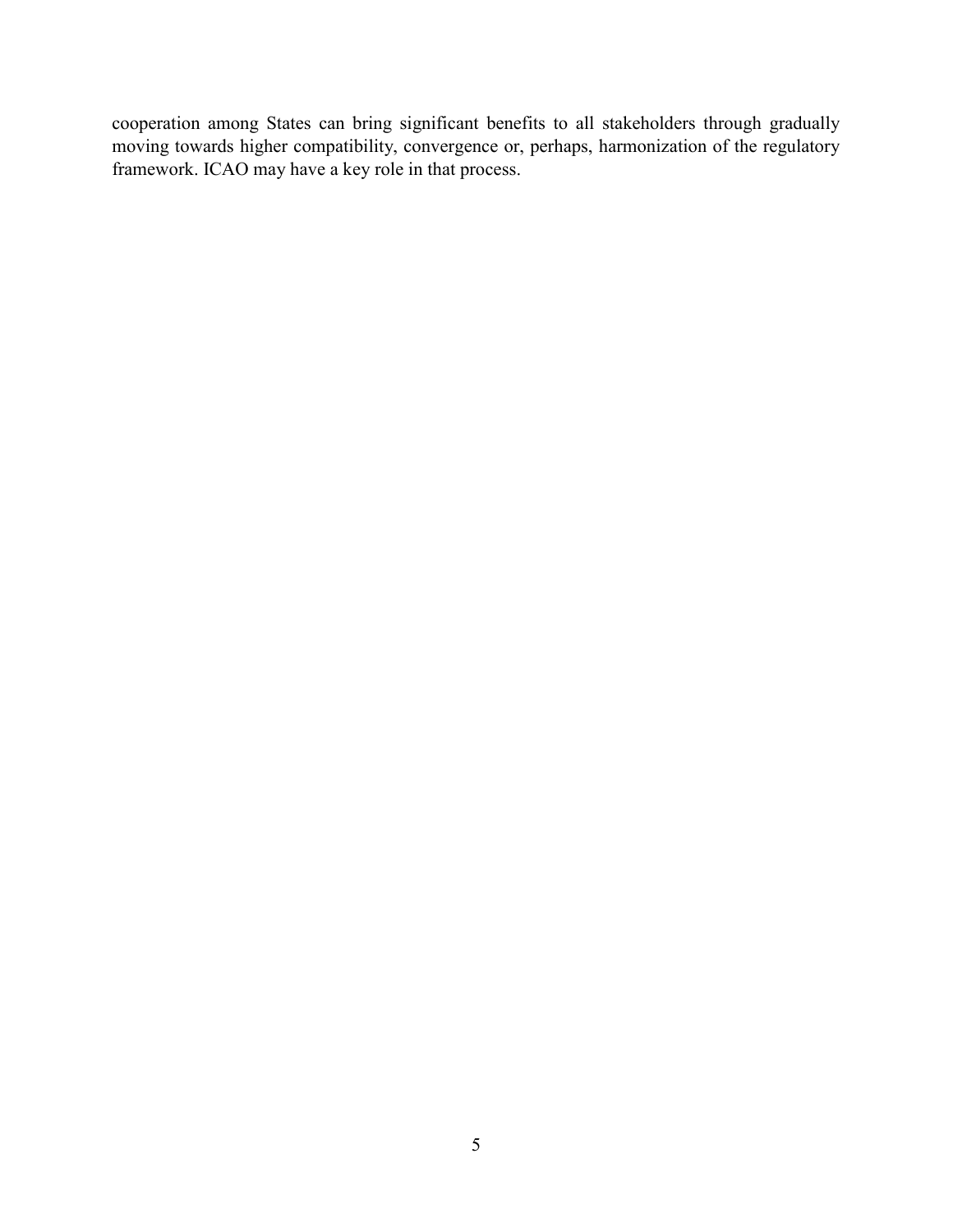## 4. Non-exhaustive list of potential questions to be addressed by the delegates

1. What is your State's experience with air passenger protection?

2. Have the ICAO Core principles on consumer protection been useful for your State's efforts when developing its policy and regulations on air passenger protection?

3. As regards the planned review of the ICAO Core principles on consumer protection specifically, what are the key areas to focus on and any shortcomings to address?

4. What should be the scope of air passenger protection at multilateral level? Is the Montreal Convention of 1999 sufficient or further multilateral legal instrument(s) should be developed to address flight cancellation, delay, denied boarding, price transparency, access by passengers with reduced mobility, assistance in case of massive disruptions etc.?

5. Should ICAO play a more prominent role in the area of air passenger protection? If so, how and through which instruments? For example, should ICAO develop guidance material, a "global code of conduct", multilateral legal instrument(s) or standards and recommended practices with a view to converging, harmonizing or even standardizing States' air passenger protection regimes?